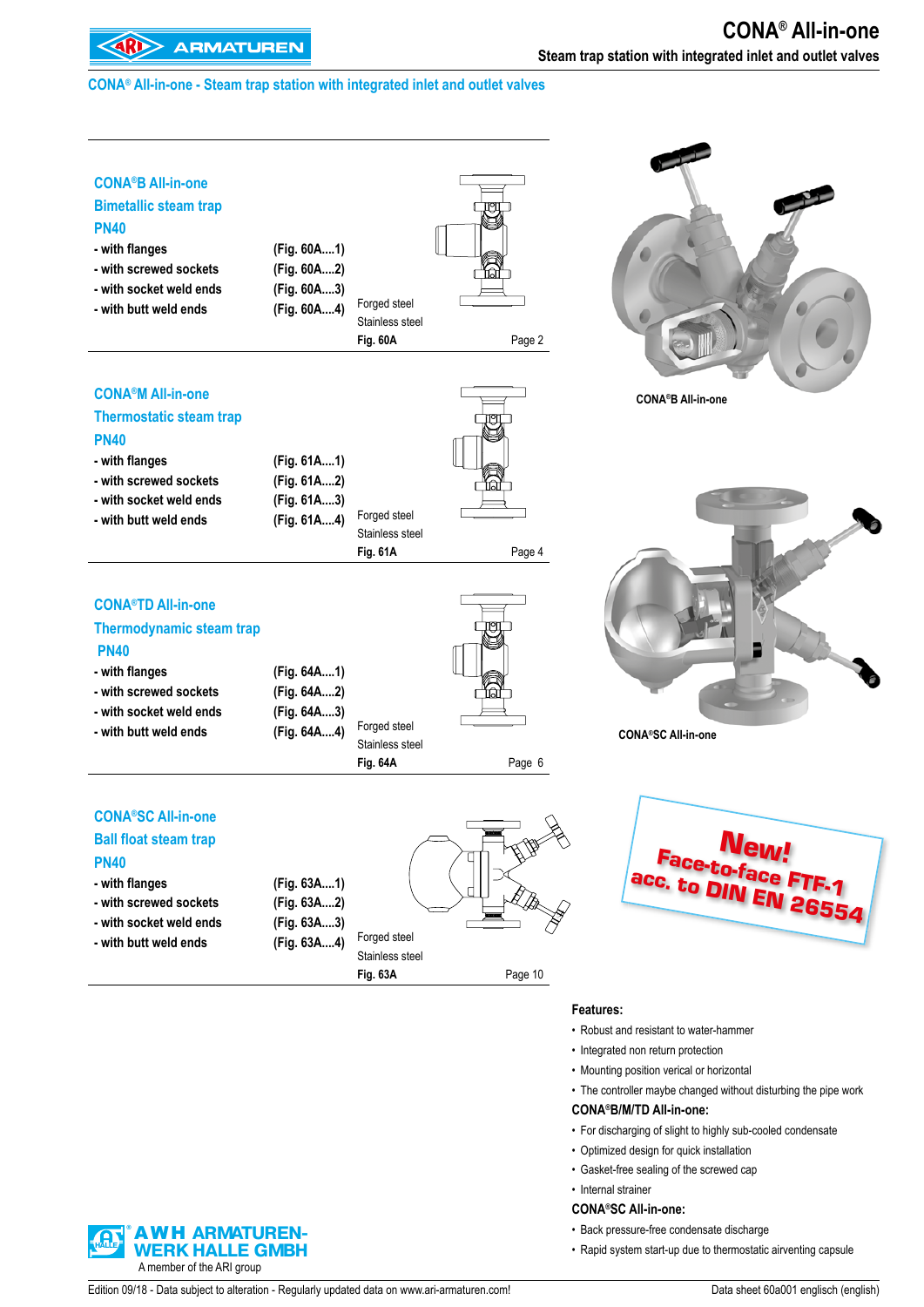#### **CONA®B All-in-one - Bimetallic steam trap with integrated inlet and outlet valves (Forged steel, Stainless steel)**







Fig. 60A....2 with screwed sockets



Fig. 60A....3 with socket weld ends



Fig. 60A....4 with butt weld ends

Fig. 60A....1 with flanges (inlet-right)

| <b>Figure</b>                                                                                    | <b>Nominal</b><br>pressure                                                                                                                                                   | <b>Material</b>              | <b>Nominal</b><br>diameter / NPS | <b>Operating pressure</b><br><b>PS</b> | Inlet temperature<br>ΤS        | allowable differential<br>pressure ΔPMX                            | for<br>controller                     |  |  |  |  |  |
|--------------------------------------------------------------------------------------------------|------------------------------------------------------------------------------------------------------------------------------------------------------------------------------|------------------------------|----------------------------------|----------------------------------------|--------------------------------|--------------------------------------------------------------------|---------------------------------------|--|--|--|--|--|
|                                                                                                  |                                                                                                                                                                              |                              |                                  | 32 barg                                | 250 °C                         |                                                                    |                                       |  |  |  |  |  |
| 45.60A                                                                                           | <b>PN40</b>                                                                                                                                                                  | 1.0460                       | DN15-25/<br>$1/2" - 1"$          | 22 barg                                | 385 °C                         | 32 bar                                                             | R32                                   |  |  |  |  |  |
|                                                                                                  |                                                                                                                                                                              |                              |                                  | 14,5 barg                              | 450 °C                         | 22 bar                                                             | R <sub>22</sub>                       |  |  |  |  |  |
|                                                                                                  |                                                                                                                                                                              |                              | DN15-25 /                        | 32 barg                                | 350 °C                         | 13 bar                                                             | R <sub>13</sub>                       |  |  |  |  |  |
| 55.60A                                                                                           | <b>PN40</b>                                                                                                                                                                  | 1.4541                       | $1/2" - 1"$                      | 22 barg                                | 400 °C                         |                                                                    |                                       |  |  |  |  |  |
| For ANSI versions refer to data sheet CONA®All-in-one ANSI                                       |                                                                                                                                                                              |                              |                                  |                                        |                                |                                                                    |                                       |  |  |  |  |  |
| <b>Types of connection</b>                                                                       |                                                                                                                                                                              |                              |                                  |                                        |                                |                                                                    | Other types of connection on request. |  |  |  |  |  |
| Flanges 1                                                                                        |                                                                                                                                                                              | acc. to DIN EN 1092-1        |                                  |                                        |                                |                                                                    |                                       |  |  |  |  |  |
|                                                                                                  | Screwed sockets  2 ____ Rp thread acc. to DIN EN 10226-1 or NPT thread acc. to ANSI B1.20.1                                                                                  |                              |                                  |                                        |                                |                                                                    |                                       |  |  |  |  |  |
| Socket weld ends  3 __ acc. to DIN EN 12760                                                      |                                                                                                                                                                              |                              |                                  |                                        |                                |                                                                    |                                       |  |  |  |  |  |
|                                                                                                  | Weld preparation acc. to EN ISO 9692 identification No. 1.3 and 1.5<br>Butt weld ends 4<br>(Note restriction on operating pressure / inlet temperature depending to design!) |                              |                                  |                                        |                                |                                                                    |                                       |  |  |  |  |  |
| <b>Features</b>                                                                                  |                                                                                                                                                                              |                              |                                  |                                        |                                |                                                                    |                                       |  |  |  |  |  |
| • Thermostatic steam trap with non-corrosive and robust water hammer proof bimetallic controller |                                                                                                                                                                              |                              |                                  |                                        |                                |                                                                    |                                       |  |  |  |  |  |
| • User-friendly handling, easy and quick access to the controller                                |                                                                                                                                                                              |                              |                                  |                                        |                                | • Subcooling of condensate is continuously adjustable (observe the |                                       |  |  |  |  |  |
| • Automatic air-venting during start up and operation of the plant                               |                                                                                                                                                                              |                              |                                  |                                        | operation instructions)        |                                                                    |                                       |  |  |  |  |  |
| • Non return protection                                                                          |                                                                                                                                                                              |                              |                                  |                                        |                                | • Maintenance simplified due to screwed cap without sealing        |                                       |  |  |  |  |  |
| • With inside strainer                                                                           |                                                                                                                                                                              |                              |                                  |                                        |                                | • The controller maybe changed without disturbing the pipe work    |                                       |  |  |  |  |  |
| <b>Mounting position</b>                                                                         |                                                                                                                                                                              |                              |                                  |                                        |                                |                                                                    |                                       |  |  |  |  |  |
|                                                                                                  |                                                                                                                                                                              | vertical                     |                                  |                                        |                                |                                                                    |                                       |  |  |  |  |  |
| Standard:                                                                                        |                                                                                                                                                                              | horizontal; inlet-right      |                                  |                                        | Please indicate when ordering! |                                                                    |                                       |  |  |  |  |  |
| Optional:                                                                                        |                                                                                                                                                                              | horizontal; inlet-left       |                                  |                                        |                                |                                                                    |                                       |  |  |  |  |  |
| Controller                                                                                       |                                                                                                                                                                              |                              |                                  |                                        |                                |                                                                    | (chooseable for operating range)      |  |  |  |  |  |
| • Controller R13                                                                                 |                                                                                                                                                                              | uo to inlet pressure: 13 bar |                                  |                                        |                                |                                                                    |                                       |  |  |  |  |  |
| • Controller R22                                                                                 |                                                                                                                                                                              | uo to inlet pressure: 22 bar |                                  |                                        |                                |                                                                    |                                       |  |  |  |  |  |
| • Controller R32                                                                                 |                                                                                                                                                                              | uo to inlet pressure: 32 bar |                                  |                                        |                                |                                                                    |                                       |  |  |  |  |  |
| <b>Options</b>                                                                                   |                                                                                                                                                                              |                              |                                  |                                        |                                |                                                                    | (Design refer to page 3)              |  |  |  |  |  |
| Drain valve (Pos. 51)                                                                            |                                                                                                                                                                              |                              |                                  |                                        |                                |                                                                    |                                       |  |  |  |  |  |
| Ball valve for blow down (Pos. 56)                                                               |                                                                                                                                                                              |                              |                                  |                                        |                                |                                                                    |                                       |  |  |  |  |  |
| Stop valve with bellows seal (Pos. 8)                                                            |                                                                                                                                                                              |                              |                                  |                                        |                                |                                                                    |                                       |  |  |  |  |  |
|                                                                                                  |                                                                                                                                                                              |                              |                                  |                                        |                                |                                                                    |                                       |  |  |  |  |  |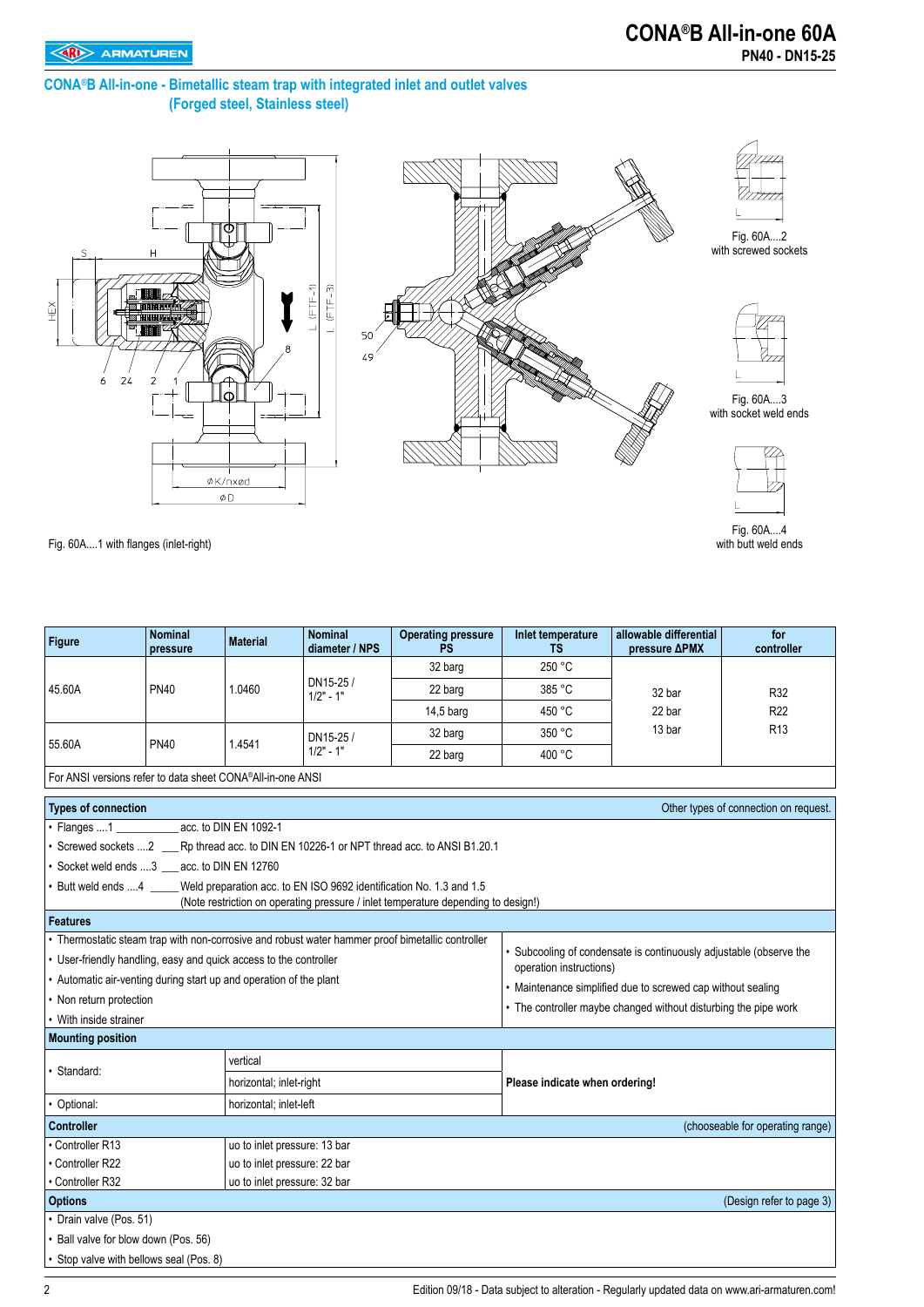#### **EXP** ARMATUREN

### **CONA®B All-in-one 60A**

**PN40 - DN15-25**

| <b>Types of connection</b>       |                                                    |      | Flanges <sup>1)</sup> |     |      | Screwed sockets <sup>2)</sup><br>Socket weld ends <sup>2)</sup> |     |      | Butt weld ends <sup>2)</sup> |                                                                     |     |
|----------------------------------|----------------------------------------------------|------|-----------------------|-----|------|-----------------------------------------------------------------|-----|------|------------------------------|---------------------------------------------------------------------|-----|
| <b>DN</b>                        |                                                    |      | 15                    | 20  | 25   | 15                                                              | 20  | 25   | 15                           | 20                                                                  | 25  |
| <b>NPS</b><br>3/4"<br>1"<br>1/2" |                                                    |      |                       |     | 1/2" | 3/4"                                                            | 1"  | 1/2" | 3/4"                         | 1"                                                                  |     |
| Face-to-face                     |                                                    |      |                       |     |      |                                                                 |     |      |                              |                                                                     |     |
| L                                | FTF-1                                              | (mm) | 150                   | 150 | 160  | 150                                                             | 150 | 230  | 160                          | 160                                                                 | 160 |
|                                  | FTF-3                                              | (mm) | 210                   | 210 | 230  |                                                                 |     |      |                              |                                                                     |     |
|                                  | 1) Face-to-face acc. to DIN EN 26554 FTF-1 / FTF-3 |      |                       |     |      |                                                                 |     |      |                              | <sup>2)</sup> Face-to-face acc. to datasheet resp. customer request |     |
| <b>Dimensions</b>                |                                                    |      |                       |     |      |                                                                 |     |      |                              | Standard-flange dimensions refer to page 12.                        |     |
| H                                |                                                    | (mm) | 100                   | 100 | 100  | 100                                                             | 100 | 100  | 100                          | 100                                                                 | 100 |
| $\mathsf S$                      |                                                    | (mm) | 70                    | 70  | 70   | 70                                                              | 70  | 70   | 70                           | 70                                                                  | 70  |
| <b>HEX</b>                       |                                                    | (mm) | 50                    | 50  | 50   | 50                                                              | 50  | 50   | 50                           | 50                                                                  | 50  |
| <b>Weights</b>                   |                                                    |      |                       |     |      |                                                                 |     |      |                              |                                                                     |     |
|                                  | FTF-1 (approx.)                                    | (kg) | 4,8                   | 5,3 | 5,8  |                                                                 |     |      | 4,1                          | 4                                                                   |     |
| Fig. 60A                         | FTF-3 (approx.) (kg)                               |      | 5,6                   | 6,1 | 6,6  | 4,1                                                             | 4   | 6,6  |                              |                                                                     | 3,9 |

| <b>Parts</b> |       |                           |                                           |                       |
|--------------|-------|---------------------------|-------------------------------------------|-----------------------|
| Pos.         | Sp.p. | <b>Description</b>        | Fig. 45.60A                               | Fig. 55.60A           |
|              |       | Body                      | P250 GH, 1.0460                           | X6CrNiTi18-10, 1.4541 |
|              | X     | Strainer                  | X5CrNi18-10, 1.4301                       |                       |
| 6            |       | Cap                       | P250 GH, 1.0460                           | X6CrNiTi18-10, 1.4541 |
|              | X     | Assembly stop valve, cpl. | X8CrNiS18-9, 1.4305                       |                       |
| 24           | X     | Controller, cpl.          | TB 102 / 85 (corrosion resistant bimetal) |                       |
| 49           | X     | Sealing ring              | A4                                        |                       |
| 50           | x     | Screw plug (M14x1,5)      | X6CrNiTi18-10, 1.4541                     |                       |
| 51           | X     | Drain valve               | X8CrNiS18-9, 1.4305                       |                       |
| 56           |       | Ball valve for blow down  | GX5CrNiMo19-11-2, 1.4408                  |                       |
|              |       | L Spare parts             |                                           |                       |

Information / restriction of technical rules need to be observed!

Operating and installation instructions can be downloaded at www.ari-armaturen.com.

Resistance and fitness must be verified (contact manufacturer for information, refer to Product overview and Resistance list).



The capacity chart shows the maximum capacity at factory setting.

**Curve 1:** Maximum flow of hot condensate at approx. 10 K below saturation temperature.

**Curve 2:** Maximum flow of sub-cooled condensate at approx. 30 K below saturation temperature (with back-up of condensate).

**Curve 3:** Maximum flow at cold condensate at about 20°C (during start-up of a cold installation).

The condensate temperature determines the opening of the controller. Capacity is increased with the sub-cooling temperature of the condensate.



Edition 09/18 - Data subject to alteration - Regularly updated data on www.ari-armaturen.com! 33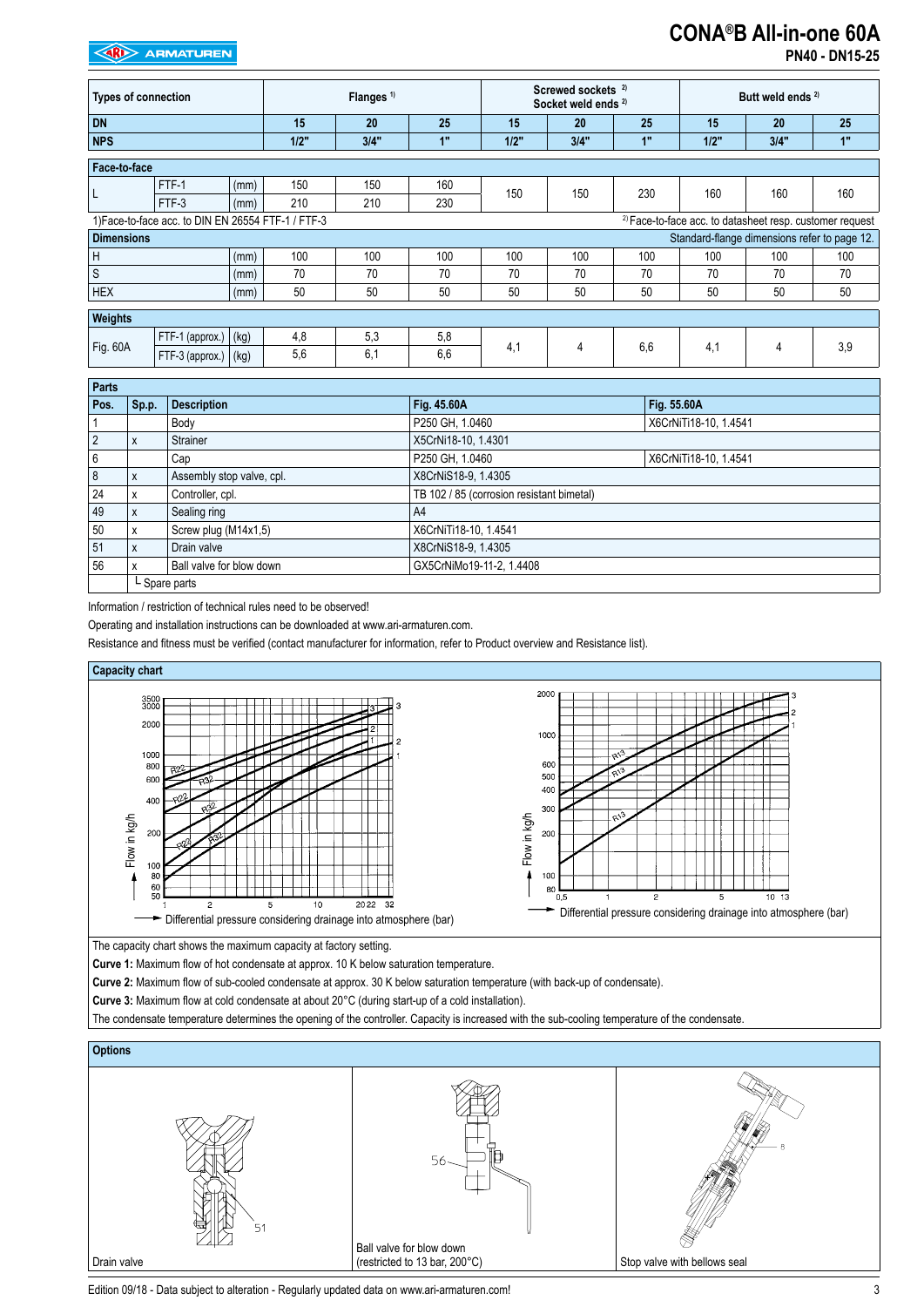#### **CONA®M All-in-one - Thermostatic steam trap with integrated inlet and outlet valves (Forged steel, Stainless steel)**







Fig. 61A....2 with screwed sockets



Fig. 61A....3 with socket weld ends



Fig. 61A....4 with butt weld ends

Fig. 61A....1 with flanges (inlet-right)

| <b>Figure</b>                                                                                                                                                               | <b>Nominal</b><br>pressure | <b>Material</b>         | <b>Nominal</b><br>diameter / NPS | <b>Operating pressure</b><br><b>PS</b>                                                       | <b>Inlet temperature</b><br>TS                              | allowable differential<br>pressure ΔPMX                         | for<br>controller                     |  |  |  |  |
|-----------------------------------------------------------------------------------------------------------------------------------------------------------------------------|----------------------------|-------------------------|----------------------------------|----------------------------------------------------------------------------------------------|-------------------------------------------------------------|-----------------------------------------------------------------|---------------------------------------|--|--|--|--|
|                                                                                                                                                                             |                            |                         |                                  | 32 barg                                                                                      | 250 °C                                                      |                                                                 |                                       |  |  |  |  |
| 45.61A                                                                                                                                                                      | <b>PN40</b>                | 1.0460                  | DN15-25/<br>$1/2" - 1"$          | 22 barg                                                                                      | 385 °C                                                      |                                                                 |                                       |  |  |  |  |
|                                                                                                                                                                             |                            |                         |                                  | 14,5 barg                                                                                    | 450 °C                                                      | 32 bar                                                          | R32                                   |  |  |  |  |
|                                                                                                                                                                             |                            |                         | DN15-25 /                        | 32 barg                                                                                      | 350 °C                                                      |                                                                 |                                       |  |  |  |  |
| 55.61A                                                                                                                                                                      | <b>PN40</b>                | 1.4541                  | $1/2" - 1"$                      | 22 barg                                                                                      | 400 °C                                                      |                                                                 |                                       |  |  |  |  |
| For ANSI versions refer to data sheet CONA®All-in-one ANSI                                                                                                                  |                            |                         |                                  |                                                                                              |                                                             |                                                                 |                                       |  |  |  |  |
| <b>Types of connection</b>                                                                                                                                                  |                            |                         |                                  |                                                                                              |                                                             |                                                                 | Other types of connection on request. |  |  |  |  |
| • Flanges 1 ______________ acc. to DIN EN 1092-1                                                                                                                            |                            |                         |                                  |                                                                                              |                                                             |                                                                 |                                       |  |  |  |  |
|                                                                                                                                                                             |                            |                         |                                  | • Screwed sockets 2 ____ Rp thread acc. to DIN EN 10226-1 or NPT thread acc. to ANSI B1.20.1 |                                                             |                                                                 |                                       |  |  |  |  |
| • Socket weld ends 3 acc. to DIN EN 12760                                                                                                                                   |                            |                         |                                  |                                                                                              |                                                             |                                                                 |                                       |  |  |  |  |
| • Butt weld ends 4 Weld preparation acc. to EN ISO 9692 identification No. 1.3 and 1.5<br>(Note restriction on operating pressure / inlet temperature depending to design!) |                            |                         |                                  |                                                                                              |                                                             |                                                                 |                                       |  |  |  |  |
| <b>Features</b>                                                                                                                                                             |                            |                         |                                  |                                                                                              |                                                             |                                                                 |                                       |  |  |  |  |
| • Thermostatic steam trap with noncorrosive and robust water hammer proofed capsule                                                                                         |                            |                         |                                  |                                                                                              |                                                             | · Filter effect maximised at horizontal installation            |                                       |  |  |  |  |
| • User-friendly handling, easy and quick access to the controller                                                                                                           |                            |                         |                                  |                                                                                              | • Optimized design for quick installation                   |                                                                 |                                       |  |  |  |  |
| • Non return protection                                                                                                                                                     |                            |                         |                                  |                                                                                              | • Maintenance simplified due to screwed cap without sealing |                                                                 |                                       |  |  |  |  |
| • With inside strainer                                                                                                                                                      |                            |                         |                                  |                                                                                              |                                                             | • The controller maybe changed without disturbing the pipe work |                                       |  |  |  |  |
| <b>Mounting position</b>                                                                                                                                                    |                            |                         |                                  |                                                                                              |                                                             |                                                                 |                                       |  |  |  |  |
| · Standard:                                                                                                                                                                 |                            | vertical                |                                  |                                                                                              |                                                             |                                                                 |                                       |  |  |  |  |
|                                                                                                                                                                             |                            | horizontal; inlet-right |                                  |                                                                                              | Please indicate when ordering!                              |                                                                 |                                       |  |  |  |  |
| • Optional:                                                                                                                                                                 |                            | horizontal: inlet-left  |                                  |                                                                                              |                                                             |                                                                 |                                       |  |  |  |  |
| Capsule:                                                                                                                                                                    |                            |                         |                                  |                                                                                              |                                                             |                                                                 | (chooseable for operating range)      |  |  |  |  |
| · Capsule No. 1                                                                                                                                                             |                            |                         |                                  | for condensate discharge at boiling temperature (only on request)                            |                                                             |                                                                 |                                       |  |  |  |  |
| • Capsule No. 2                                                                                                                                                             |                            |                         |                                  | for condensate sub-cooling about approx. 10K (Standard)                                      |                                                             |                                                                 |                                       |  |  |  |  |
| • Capsule No. 3                                                                                                                                                             |                            |                         |                                  | for condensate sub-cooling about approx. 30K                                                 |                                                             |                                                                 |                                       |  |  |  |  |
| <b>Options</b>                                                                                                                                                              |                            |                         |                                  |                                                                                              |                                                             |                                                                 | (Design refer to page 5)              |  |  |  |  |
| • Drain valve (Pos. 51)                                                                                                                                                     |                            |                         |                                  |                                                                                              |                                                             |                                                                 |                                       |  |  |  |  |
| • Ball valve for blow down (Pos. 56)                                                                                                                                        |                            |                         |                                  |                                                                                              |                                                             |                                                                 |                                       |  |  |  |  |
| • Stop valve with bellows seal (Pos. 8)                                                                                                                                     |                            |                         |                                  |                                                                                              |                                                             |                                                                 |                                       |  |  |  |  |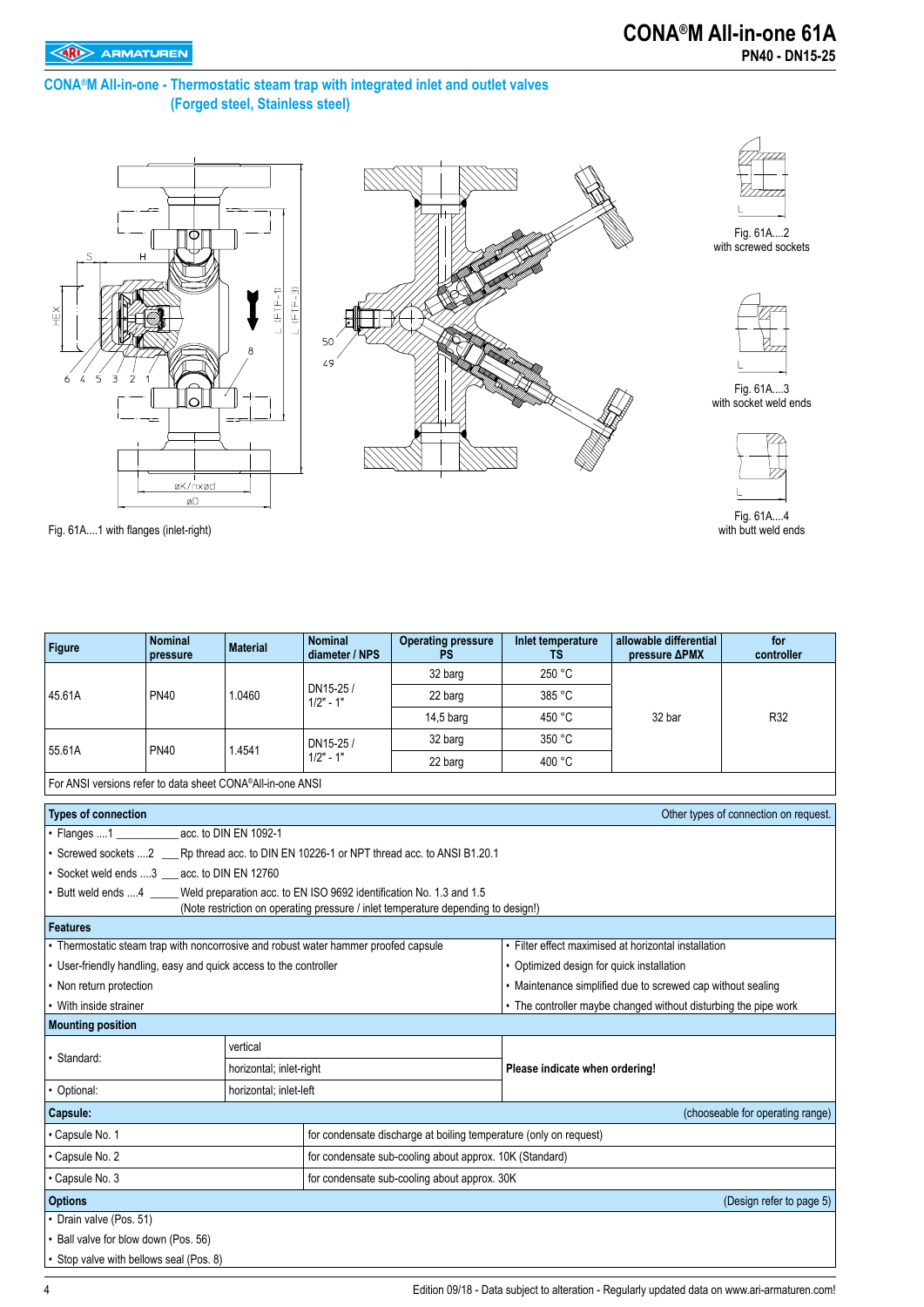#### **EXAMPLE ARMATUREN**

# **CONA®M All-in-one 61A**

| <b>PN40 - DN15-25</b> |  |
|-----------------------|--|
|-----------------------|--|

| <b>Types of connection</b> |                                                    |      | Flanges <sup>1)</sup> |      |     | Screwed sockets <sup>2)</sup><br>Socket weld ends <sup>2)</sup> |      |     | Butt weld ends <sup>2)</sup>                                        |      |     |
|----------------------------|----------------------------------------------------|------|-----------------------|------|-----|-----------------------------------------------------------------|------|-----|---------------------------------------------------------------------|------|-----|
| <b>DN</b>                  |                                                    |      | 15                    | 20   | 25  | 15                                                              | 20   | 25  | 15                                                                  | 20   | 25  |
| <b>NPS</b>                 |                                                    |      | 1/2"                  | 3/4" | 1"  | 1/2"                                                            | 3/4" | 1"  | 1/2"                                                                | 3/4" | 1"  |
| Face-to-face               |                                                    |      |                       |      |     |                                                                 |      |     |                                                                     |      |     |
|                            | FTF-1                                              | (mm) | 150                   | 150  | 160 | 150                                                             | 150  | 230 | 160                                                                 | 160  | 160 |
|                            | FTF-3                                              | (mm) | 210                   | 210  | 230 |                                                                 |      |     |                                                                     |      |     |
|                            | 1) Face-to-face acc. to DIN EN 26554 FTF-1 / FTF-3 |      |                       |      |     |                                                                 |      |     | <sup>2)</sup> Face-to-face acc. to datasheet resp. customer request |      |     |
| <b>Dimensions</b>          |                                                    |      |                       |      |     |                                                                 |      |     | Standard-flange dimensions refer to page 12.                        |      |     |
| H                          |                                                    | (mm) | 70                    | 70   | 70  | 70                                                              | 70   | 70  | 70                                                                  | 70   | 70  |
| ${\mathbb S}$              |                                                    | (mm) | 40                    | 40   | 40  | 40                                                              | 40   | 40  | 40                                                                  | 40   | 40  |
| <b>HEX</b>                 |                                                    | (mm) | 50                    | 50   | 50  | 50                                                              | 50   | 50  | 50                                                                  | 50   | 50  |
| Weights                    |                                                    |      |                       |      |     |                                                                 |      |     |                                                                     |      |     |
|                            | FTF-1 (approx.)                                    | (kg) | 4,3                   | 4,8  | 5,3 |                                                                 |      |     | 3,4                                                                 | 3,3  |     |
| Fig. 61A                   | FTF-3 (approx.)                                    | (kg) | 4,8                   | 5.3  | 5.8 | 3,3                                                             | 3,2  | 5,8 |                                                                     |      | 3,2 |

| Parts          |               |                               |                                 |                       |  |
|----------------|---------------|-------------------------------|---------------------------------|-----------------------|--|
| Pos.           | Sp.p.         | <b>Description</b>            | Fig. 45.61A                     | Fig. 55.61A           |  |
|                |               | Body                          | P250 GH, 1.0460                 | X6CrNiTi18-10, 1.4541 |  |
| $\overline{2}$ | X             | Strainer                      | X5CrNi18-10, 1.4301             |                       |  |
| 3              | X             | Seat                          | X8CrNiS18-9, 1.4305             |                       |  |
|                | X             | Capsule (Diaphragm / Capsule) | Hastelloy / X5CrNi18-10, 1.4301 |                       |  |
| -5             | X             | Spring actuated clip          | X10CrNi18-8, 1.4310             |                       |  |
| $6\phantom{1}$ |               | Cap                           | P250 GH, 1.0460                 | X6CrNiTi18-10, 1.4541 |  |
| 8              | X             | Assembly stop valve, cpl.     | X8CrNiS18-9, 1.4305             |                       |  |
| 49             | X             | Sealing ring                  | A <sup>4</sup>                  |                       |  |
| 50             | X             | Screw plug (M14x1,5)          | X6CrNiTi18-10, 1.4541           |                       |  |
| 51             | X             | Drain valve                   | X8CrNiS18-9, 1.4305             |                       |  |
| 56             |               | Ball valve for blow down      | GX5CrNiMo19-11-2, 1.4408        |                       |  |
|                | L Ersatzteile |                               |                                 |                       |  |

Information / restriction of technical rules need to be observed!

Operating and installation instructions can be downloaded at www.ari-armaturen.com.

Resistance and fitness must be verified (contact manufacturer for information, refer to Product overview and Resistance list).





Edition 09/18 - Data subject to alteration - Regularly updated data on www.ari-armaturen.com!<br>5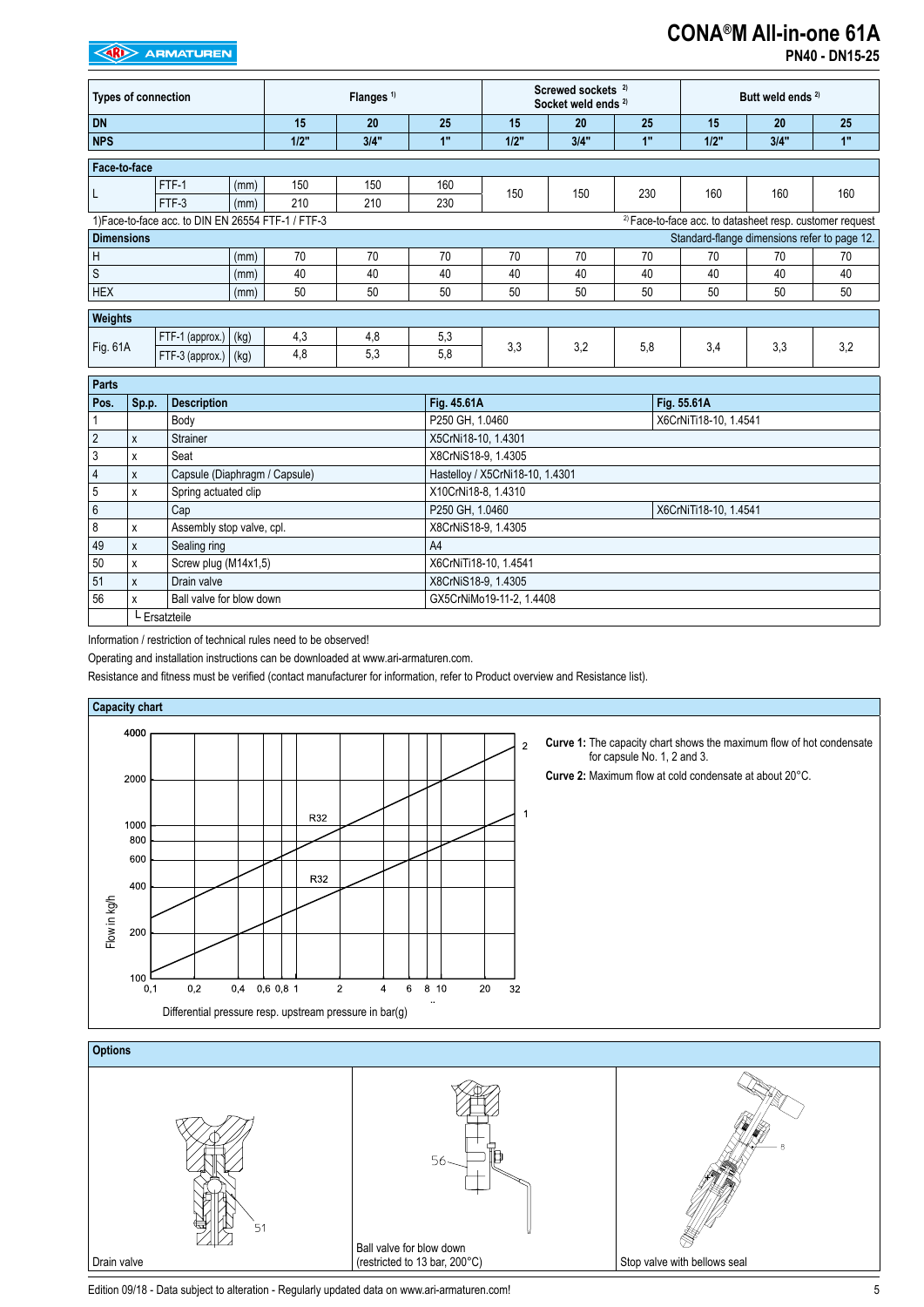with butt weld ends

#### **CONA®TD All-in-one - Thermodynamic steam trap with integrated inlet and outlet valves (Forged steel, Stainless steel)**





Fig. 64A....1 with flanges (inlet-right)

| Figure                                                                                                                                                                      | <b>Nominal</b><br>pressure                | <b>Material</b>         | <b>Nominal</b><br>diameter / NPS | <b>Operating pressure</b><br><b>PS</b>                                                           | Inlet temperature<br><b>TS</b>                               | allowable differential<br>pressure ΔPMX                         | permissible<br>pressure ratio |  |  |  |  |  |
|-----------------------------------------------------------------------------------------------------------------------------------------------------------------------------|-------------------------------------------|-------------------------|----------------------------------|--------------------------------------------------------------------------------------------------|--------------------------------------------------------------|-----------------------------------------------------------------|-------------------------------|--|--|--|--|--|
|                                                                                                                                                                             |                                           |                         |                                  | 32 barg                                                                                          | 250 °C                                                       |                                                                 |                               |  |  |  |  |  |
| 45.64A                                                                                                                                                                      | <b>PN40</b>                               | 1.0460                  | DN15-25 /<br>$1/2" - 1"$         | 22 barg                                                                                          | 385 °C                                                       |                                                                 | Back pressure / Inlet         |  |  |  |  |  |
|                                                                                                                                                                             |                                           |                         |                                  | $14,5$ barg                                                                                      | 450 °C                                                       | 32 bar                                                          | pressure                      |  |  |  |  |  |
|                                                                                                                                                                             |                                           |                         | DN15-25/                         | 32 barg                                                                                          | 350 °C                                                       |                                                                 | $\leq$ 0.8 barg               |  |  |  |  |  |
| 55.64A                                                                                                                                                                      | <b>PN40</b>                               | 1.4541                  | $1/2" - 1"$                      | 22 barg                                                                                          | 400 °C                                                       |                                                                 |                               |  |  |  |  |  |
| For ANSI versions refer to data sheet CONA®All-in-one ANSI                                                                                                                  |                                           |                         |                                  |                                                                                                  |                                                              |                                                                 |                               |  |  |  |  |  |
| <b>Types of connection</b><br>Other types of connection on request.                                                                                                         |                                           |                         |                                  |                                                                                                  |                                                              |                                                                 |                               |  |  |  |  |  |
| • Flanges 1 acc. to DIN EN 1092-1                                                                                                                                           |                                           |                         |                                  |                                                                                                  |                                                              |                                                                 |                               |  |  |  |  |  |
| • Screwed sockets 2 Rp thread acc. to DIN EN 10226-1 or NPT thread acc. to ANSI B1.20.1                                                                                     |                                           |                         |                                  |                                                                                                  |                                                              |                                                                 |                               |  |  |  |  |  |
|                                                                                                                                                                             | • Socket weld ends 3 acc. to DIN EN 12760 |                         |                                  |                                                                                                  |                                                              |                                                                 |                               |  |  |  |  |  |
| • Butt weld ends 4 Weld preparation acc. to EN ISO 9692 identification No. 1.3 and 1.5<br>(Note restriction on operating pressure / inlet temperature depending to design!) |                                           |                         |                                  |                                                                                                  |                                                              |                                                                 |                               |  |  |  |  |  |
| <b>Features</b>                                                                                                                                                             |                                           |                         |                                  |                                                                                                  |                                                              |                                                                 |                               |  |  |  |  |  |
| Thermodynamic steam trap with replaceable controller-unit and cap with heat chamber wich<br>temperatures, rain, wind, etc                                                   |                                           |                         |                                  | minimize the effects from the weather conditions to the function of the trap such as low ambient | • Integrated non return protection<br>• With inside strainer |                                                                 |                               |  |  |  |  |  |
| • User-friendly handling, easy and quick access to the controller                                                                                                           |                                           |                         |                                  |                                                                                                  | · Optimized design for quick installation                    |                                                                 |                               |  |  |  |  |  |
| • Intermittent mode of operation                                                                                                                                            |                                           |                         |                                  |                                                                                                  |                                                              | • Maintenance simplified due to screwed cap without sealing     |                               |  |  |  |  |  |
| • Heat chamber minimizes the impact of weather conditions on the trap's performance                                                                                         |                                           |                         |                                  |                                                                                                  |                                                              | • The controller maybe changed without disturbing the pipe work |                               |  |  |  |  |  |
| Robust and resistant to water-hammer                                                                                                                                        |                                           |                         |                                  |                                                                                                  |                                                              |                                                                 |                               |  |  |  |  |  |
| <b>Mounting position</b>                                                                                                                                                    |                                           |                         |                                  |                                                                                                  |                                                              |                                                                 |                               |  |  |  |  |  |
| · Standard:                                                                                                                                                                 |                                           | vertical                |                                  |                                                                                                  |                                                              |                                                                 |                               |  |  |  |  |  |
|                                                                                                                                                                             |                                           | horizontal; inlet-right |                                  |                                                                                                  | Please indicate when ordering!                               |                                                                 |                               |  |  |  |  |  |
| • Optional:                                                                                                                                                                 |                                           | horizontal; inlet-left  |                                  |                                                                                                  |                                                              |                                                                 |                               |  |  |  |  |  |
| <b>Options</b>                                                                                                                                                              |                                           |                         |                                  |                                                                                                  |                                                              |                                                                 | (Design refer to page 7)      |  |  |  |  |  |
| • Drain valve (Pos. 51)                                                                                                                                                     |                                           |                         |                                  |                                                                                                  |                                                              |                                                                 |                               |  |  |  |  |  |
| • Ball valve for blow down (Pos. 56)                                                                                                                                        |                                           |                         |                                  |                                                                                                  |                                                              |                                                                 |                               |  |  |  |  |  |
| • Stop valve with bellows seal (Pos. 8)                                                                                                                                     |                                           |                         |                                  |                                                                                                  |                                                              |                                                                 |                               |  |  |  |  |  |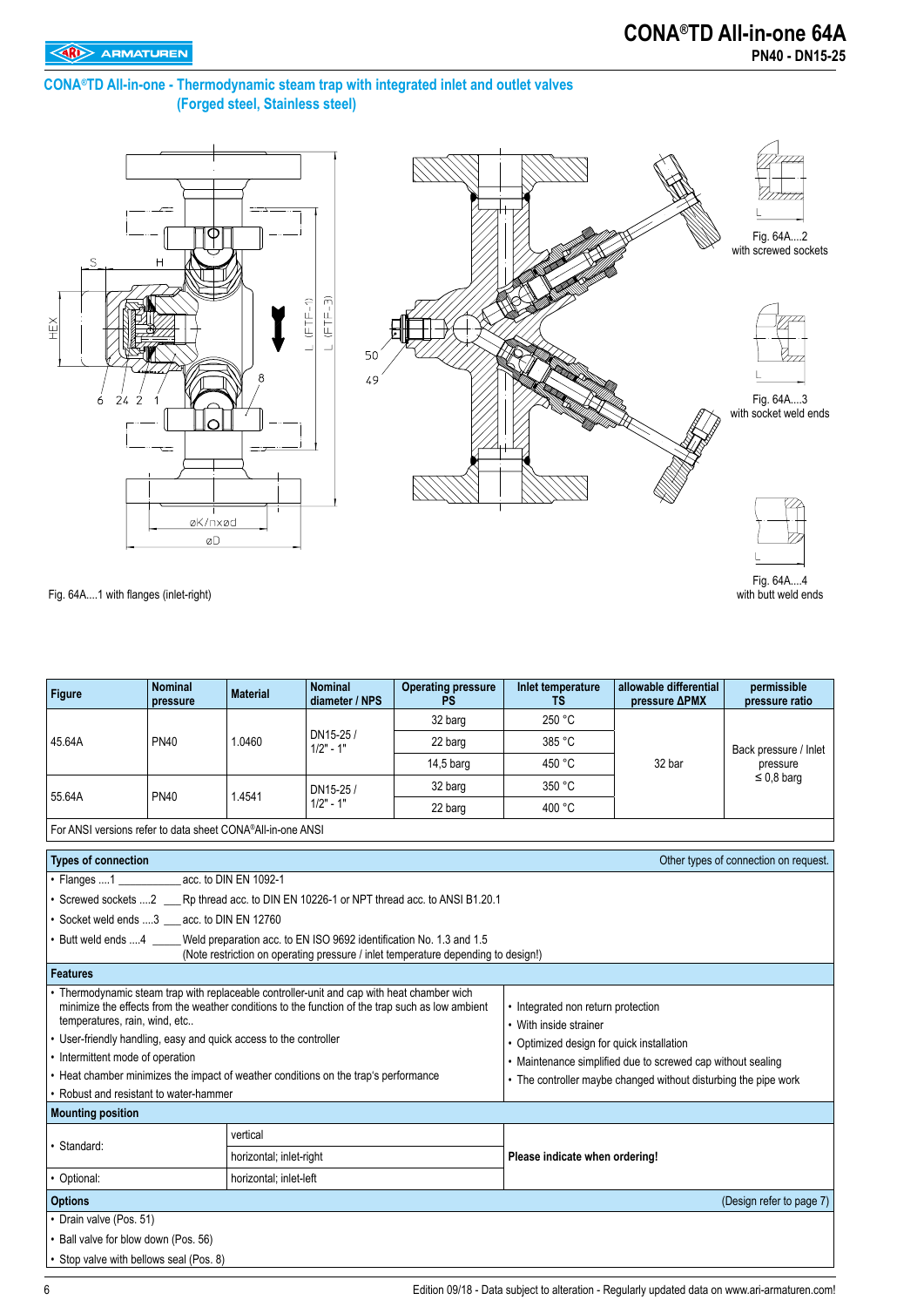#### **EXAMPLE ARMATUREN**

## **CONA®TD All-in-one 64A**

**PN40 - DN15-25**

| <b>Types of connection</b> |                                                    |      | Flanges <sup>1)</sup> |      |     | Screwed sockets <sup>2)</sup><br>Socket weld ends <sup>2)</sup> |      |     | Butt weld ends <sup>2)</sup> |                                                                     |     |
|----------------------------|----------------------------------------------------|------|-----------------------|------|-----|-----------------------------------------------------------------|------|-----|------------------------------|---------------------------------------------------------------------|-----|
| <b>DN</b>                  |                                                    |      | 15                    | 20   | 25  | 15                                                              | 20   | 25  | 15                           | 20                                                                  | 25  |
| <b>NPS</b>                 |                                                    |      | 1/2"                  | 3/4" | 1"  | 1/2"                                                            | 3/4" | 1"  | $1/2$ "                      | 3/4"                                                                | 1"  |
| Face-to-face               |                                                    |      |                       |      |     |                                                                 |      |     |                              |                                                                     |     |
|                            | FTF-1                                              | (mm) | 150                   | 150  | 160 | 150                                                             | 150  | 230 | 160                          | 160                                                                 | 160 |
| L                          | FTF-3                                              | (mm) | 210                   | 210  | 230 |                                                                 |      |     |                              |                                                                     |     |
|                            | 1) Face-to-face acc. to DIN EN 26554 FTF-1 / FTF-3 |      |                       |      |     |                                                                 |      |     |                              | <sup>2)</sup> Face-to-face acc. to datasheet resp. customer request |     |
| <b>Dimensions</b>          |                                                    |      |                       |      |     |                                                                 |      |     |                              | Standard-flange dimensions refer to page 12.                        |     |
| H                          |                                                    | (mm) | 70                    | 70   | 70  | 70                                                              | 70   | 70  | 70                           | 70                                                                  | 70  |
| $\mathsf S$                |                                                    | (mm) | 40                    | 40   | 40  | 40                                                              | 40   | 40  | 40                           | 40                                                                  | 40  |
| <b>HEX</b>                 |                                                    | (mm) | 50                    | 50   | 50  | 50                                                              | 50   | 50  | 50                           | 50                                                                  | 50  |
| Weights                    |                                                    |      |                       |      |     |                                                                 |      |     |                              |                                                                     |     |
|                            | FTF-1 (approx.)                                    | (kg) | 4,3                   | 4,8  | 5,3 |                                                                 |      |     |                              |                                                                     |     |
| Fig. 64A                   | FTF-3 (approx.)                                    | (kg) | 4,8                   | 5,3  | 5,8 | 3,3                                                             | 3,2  | 5,8 | 3,4                          | 3,3                                                                 | 3,2 |

| Parts          |              |                           |                           |                       |
|----------------|--------------|---------------------------|---------------------------|-----------------------|
| Pos.           | Sp.p.        | <b>Description</b>        | Fig. 45.64A               | Fig. 55.64A           |
|                |              | Body                      | P250 GH, 1.0460           | X6CrNiTi18-10, 1.4541 |
| $\overline{2}$ | $\mathsf{x}$ | Strainer                  | X5CrNi18-10, 1.4301       |                       |
| 6              |              | Cap                       | P250 GH, 1.0460           | X6CrNiTi18-10, 1.4541 |
| 8              | X            | Assembly stop valve, cpl. | X8CrNiS18-9, 1.4305       |                       |
| 24             | x            | Controller, cpl.          | X39CrMo17-1+QT, 1.4122+QT |                       |
| 49             | X            | Sealing ring              | A4                        |                       |
| 50             | X            | Screw plug (M14x1,5)      | X6CrNiTi18-10, 1.4541     |                       |
| 51             | X            | Drain valve               | X8CrNiS18-9, 1.4305       |                       |
| 56             |              | Ball valve for blow down  | GX5CrNiMo19-11-2, 1.4408  |                       |
|                |              | L Spare parts             |                           |                       |

Information / restriction of technical rules need to be observed!

Operating and installation instructions can be downloaded at www.ari-armaturen.com.

Resistance and fitness must be verified (contact manufacturer for information, refer to Product overview and Resistance list).





Edition 09/18 - Data subject to alteration - Regularly updated data on www.ari-armaturen.com!<br>
7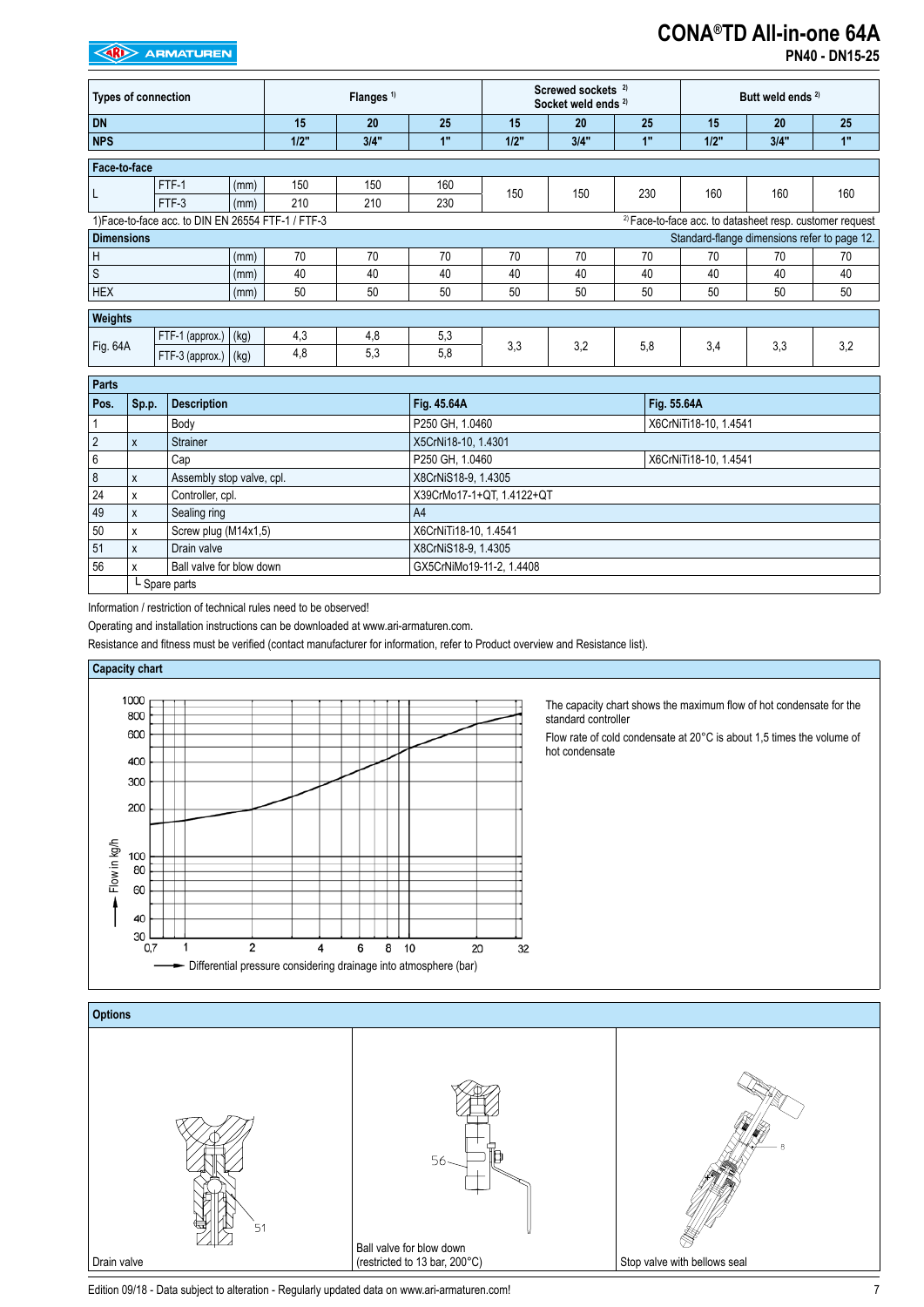#### **Handvalve for inlet and outlet (Forged steel, Stainless steel)**



**Stop valve with gland packing (inlet-right)**



**Stop valve with bellows seal (inlet-right)**



Handvalve with screwed sockets



Handvalve with socket weld ends



Handvalve with butt weld ends

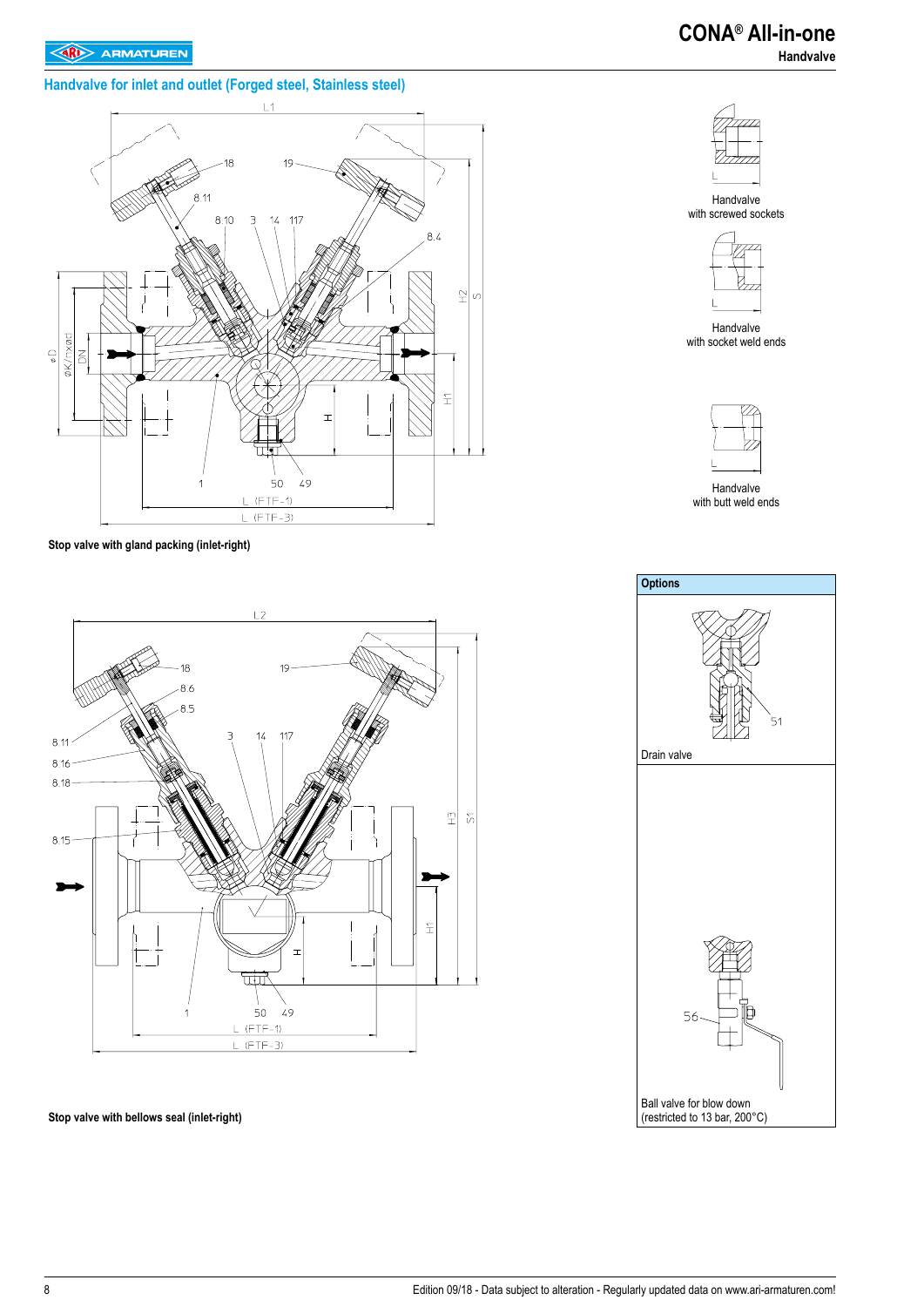### **CONA® All-in-one**

 **Handvalve**

| <b>Types of connection</b> |                                                                                                                           |      |      | Flanges <sup>1)</sup> |     |      | Screwed sockets <sup>2)</sup> / Socket weld ends <sup>2)</sup> |                | Butt weld ends <sup>2)</sup> |                                              |     |  |
|----------------------------|---------------------------------------------------------------------------------------------------------------------------|------|------|-----------------------|-----|------|----------------------------------------------------------------|----------------|------------------------------|----------------------------------------------|-----|--|
| <b>DN</b>                  |                                                                                                                           |      | 15   | 20                    | 25  | 15   | 20                                                             | 25             | 15                           | 20                                           | 25  |  |
| <b>NPS</b>                 |                                                                                                                           |      | 1/2" | 3/4"                  | 48  | 1/2" | 3/4"                                                           | 4 <sup>m</sup> | 1/2"                         | 3/4"                                         | 4"  |  |
| Face-to-face               |                                                                                                                           |      |      |                       |     |      |                                                                |                |                              |                                              |     |  |
|                            | FTF-1                                                                                                                     | (mm) | 150  | 150                   | 160 |      |                                                                |                |                              |                                              |     |  |
| L                          | FTF-3                                                                                                                     | (mm) | 210  | 210                   | 230 | 150  | 150                                                            | 230            | 160                          | 160                                          | 160 |  |
|                            | 1) Face-to-face acc. to DIN EN 26554 FTF-1 / FTF-3<br><sup>2)</sup> Face-to-face acc. to datasheet resp. customer request |      |      |                       |     |      |                                                                |                |                              |                                              |     |  |
| <b>Dimensions</b>          |                                                                                                                           |      |      |                       |     |      |                                                                |                |                              | Standard-flange dimensions refer to page 12. |     |  |
| L1                         |                                                                                                                           | (mm) | 220  | 220                   | 220 | 220  | 220                                                            | 220            | 220                          | 220                                          | 220 |  |
| L2 (bellows seal)          |                                                                                                                           | (mm) | 259  | 259                   | 259 | 259  | 259                                                            | 259            | 259                          | 259                                          | 259 |  |
| H                          |                                                                                                                           | (mm) | 50   | 50                    | 50  | 50   | 50                                                             | 50             | 50                           | 50                                           | 50  |  |
| H1                         |                                                                                                                           | (mm) | 723  | 723                   | 723 | 72   | 72                                                             | 72             | 72                           | 72                                           | 72  |  |
| H <sub>2</sub>             |                                                                                                                           | (mm) | 208  | 208                   | 208 | 208  | 208                                                            | 208            | 208<br>208<br>208            |                                              |     |  |
| H3 (bellows seal)          |                                                                                                                           | (mm) | 241  | 241                   | 241 | 241  | 241                                                            | 241            | 241<br>241<br>241            |                                              |     |  |
| S                          |                                                                                                                           | (mm) | 217  | 217                   | 217 | 217  | 217                                                            | 217            | 217<br>217<br>217            |                                              |     |  |
| S1 (bellows seal)          |                                                                                                                           | (mm) | 250  | 250                   | 250 | 250  | 250                                                            | 250            | 250                          | 250                                          | 250 |  |

 $3$ ) FTF-3

| <b>Parts</b>              |               |                                                                                                  |                           |                        |  |  |  |  |  |
|---------------------------|---------------|--------------------------------------------------------------------------------------------------|---------------------------|------------------------|--|--|--|--|--|
| Pos.                      | Sp.p.         | <b>Description</b>                                                                               | <b>Forged steel</b>       | <b>Stainless steel</b> |  |  |  |  |  |
|                           |               | Body                                                                                             | P250GH, 1.0460            | X6CrNiTi18-10, 1.4541  |  |  |  |  |  |
| $\sqrt{3}$                | X             | Seat                                                                                             | X8CrNiS18-9, 1.4305       |                        |  |  |  |  |  |
| $\bf 8$                   |               | <b>Bonnet Handvalve</b>                                                                          | X8CrNiS18-9, 1.4305       |                        |  |  |  |  |  |
| 8.4                       |               | Valve ball                                                                                       | X39CrMo17-1+QT, 1.4122+QT |                        |  |  |  |  |  |
| 8.5                       |               | Packing ring                                                                                     | Pure graphite             |                        |  |  |  |  |  |
| 8.6                       |               | Sleeve nut                                                                                       | X14CrMoS17+QT, 1.4104+QT  |                        |  |  |  |  |  |
| 8.10                      | cpl. unit     | Packing ring                                                                                     | Pure graphite             |                        |  |  |  |  |  |
| 8.11                      | $\times$      | Bland packing: X2CrNiMo17-12-2, 1.4404<br><b>Stem</b><br>Bellows seal: X39CrMo17-1+QT, 1.4122+QT |                           |                        |  |  |  |  |  |
| 8.15                      |               | X8CrNiS18-9, 1.4305<br>Fitting                                                                   |                           |                        |  |  |  |  |  |
| 8.16                      |               | Stem guiding                                                                                     | X8CrNiS18-9, 1.4305       |                        |  |  |  |  |  |
| 8.18                      |               | Stem unit                                                                                        | X5CrNi18-10, 1.4301       |                        |  |  |  |  |  |
| 14                        | X             | Banjo bolt                                                                                       | X8CrNiS18-9, 1.4305       |                        |  |  |  |  |  |
| 18                        | X             | Cheese head screw                                                                                | A2-70                     |                        |  |  |  |  |  |
| 19                        | X             | Hand grip                                                                                        | X14CrMoS17+QT, 1.4104+QT  |                        |  |  |  |  |  |
| 49                        | x             | Sealing ring                                                                                     | A4                        |                        |  |  |  |  |  |
| 50                        | X             | Screw plug (M14x1,5)                                                                             | X6CrNiTi18-10, 1.4541     |                        |  |  |  |  |  |
| 51                        | X             | Drain valve (M14x1,5)                                                                            | X8CrNiS18-9, 1.4305       |                        |  |  |  |  |  |
| 56                        | X             | Ball valve for blow down                                                                         | GX5CrNiMo19-11-2, 1.4408  |                        |  |  |  |  |  |
| 117                       | X             | Sealing ring                                                                                     | Graphit                   |                        |  |  |  |  |  |
| <b>Option: Hand wheel</b> |               |                                                                                                  |                           |                        |  |  |  |  |  |
| 18                        | X             | Grub screw                                                                                       | $A2-70$                   |                        |  |  |  |  |  |
| 19                        | x             | Hand wheel<br>GX5CrNiMo19-11-2, 1.4408                                                           |                           |                        |  |  |  |  |  |
|                           | L Spare parts |                                                                                                  |                           |                        |  |  |  |  |  |

Information / restriction of technical rules need to be observed!

Operating and installation instructions can be downloaded at www.ari-armaturen.com.

Resistance and fitness must be verified (contact manufacturer for information, refer to Product overview and Resistance list).

#### **Combinations**

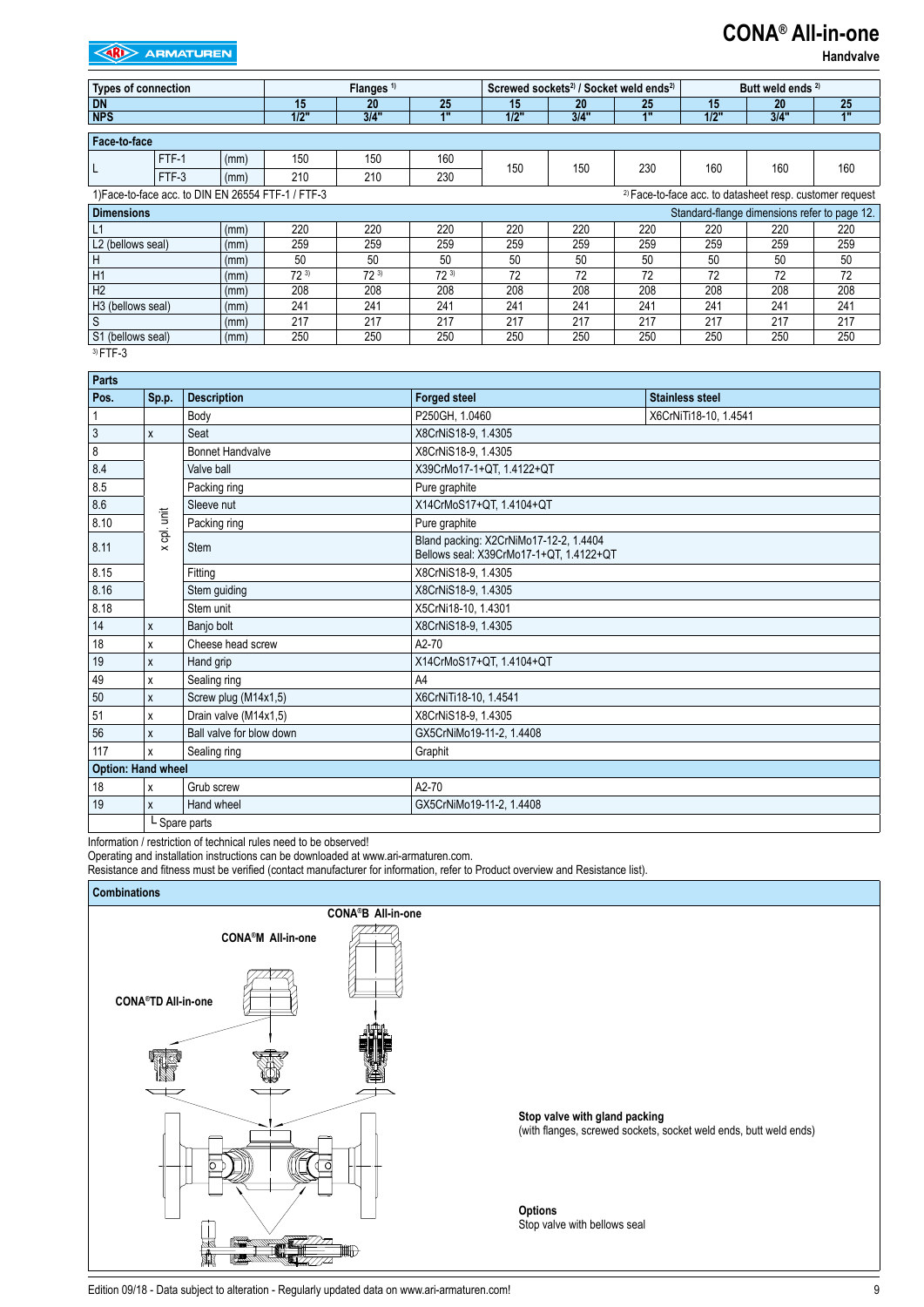#### **CONA®SC All-in-one - Ball float steam trap with integrated inlet and outlet valves (Forged steel, Stainless steel)**





Fig. 63A....2 with screwed sockets



with socket weld ends

Fig. 63A....3



Fig. 63A....4 with butt weld ends

| Figure                                                            | <b>Nominal</b><br>pressure      | <b>Material</b>                  | <b>Nominal</b><br>diameter / NPS                                                     | <b>Operating pressure</b><br><b>PS</b>                                                                                                                       | Inlet temperature<br><b>TS</b> | allowable differential<br>pressure ΔPMX                                    | for<br>controller                     |  |  |
|-------------------------------------------------------------------|---------------------------------|----------------------------------|--------------------------------------------------------------------------------------|--------------------------------------------------------------------------------------------------------------------------------------------------------------|--------------------------------|----------------------------------------------------------------------------|---------------------------------------|--|--|
|                                                                   |                                 |                                  |                                                                                      | 4 barg                                                                                                                                                       |                                | 32 bar                                                                     |                                       |  |  |
|                                                                   | <b>PN40</b>                     | Hood:<br>$1.0619 + N$            | DN15-25/<br>$1/2" - 1"$                                                              | 14 barg                                                                                                                                                      | 400 °C                         |                                                                            |                                       |  |  |
| 45.63A                                                            |                                 |                                  |                                                                                      | 21 barg                                                                                                                                                      |                                |                                                                            | R32                                   |  |  |
|                                                                   |                                 |                                  |                                                                                      | 32 barg                                                                                                                                                      | 250 °C                         | 21 bar                                                                     | R <sub>21</sub>                       |  |  |
|                                                                   |                                 |                                  |                                                                                      | 4 barg                                                                                                                                                       |                                | 14 bar                                                                     | R <sub>14</sub>                       |  |  |
| 55.63A                                                            | <b>PN40</b>                     | Hood:                            | DN15-25 /                                                                            | 14 barg                                                                                                                                                      | 300 °C                         | 4 bar                                                                      | R <sub>4</sub>                        |  |  |
|                                                                   |                                 | 1.4308                           | $1/2" - 1"$                                                                          | 21 barg                                                                                                                                                      |                                |                                                                            |                                       |  |  |
|                                                                   |                                 |                                  |                                                                                      | 32 barg                                                                                                                                                      | 250 °C                         |                                                                            |                                       |  |  |
| For ANSI versions refer to data sheet CONA®All-in-one ANSI        |                                 |                                  |                                                                                      |                                                                                                                                                              |                                |                                                                            |                                       |  |  |
| <b>Types of connection</b>                                        |                                 |                                  |                                                                                      |                                                                                                                                                              |                                |                                                                            | Other types of connection on request. |  |  |
| $\cdot$ Flanges 1                                                 | acc. to DIN EN 1092-1           |                                  |                                                                                      |                                                                                                                                                              |                                |                                                                            |                                       |  |  |
|                                                                   |                                 |                                  |                                                                                      | • Screwed sockets 2 ____ Rp thread acc. to DIN EN 10226-1 or NPT thread acc. to ANSI B1.20.1                                                                 |                                |                                                                            |                                       |  |  |
| • Socket weld ends 3 acc. to DIN EN 12760                         |                                 |                                  |                                                                                      |                                                                                                                                                              |                                |                                                                            |                                       |  |  |
|                                                                   |                                 |                                  | Butt weld ends 4 Weld preparation acc. to EN ISO 9692 identification No. 1.3 and 1.5 |                                                                                                                                                              |                                |                                                                            |                                       |  |  |
|                                                                   |                                 |                                  |                                                                                      | (Note restriction on operating pressure / inlet temperature depending to design!)                                                                            |                                |                                                                            |                                       |  |  |
| <b>Features</b>                                                   |                                 |                                  |                                                                                      |                                                                                                                                                              |                                |                                                                            |                                       |  |  |
| all kinds of steam systems                                        |                                 |                                  | Ball float steam trap with level control for the condensate-discharge from           |                                                                                                                                                              |                                | Discharge of great condensate quantities even at low differential pressure |                                       |  |  |
| • Rapid system start-up due to thermostatic air venting capsule   |                                 |                                  |                                                                                      | • Body with flanged hood                                                                                                                                     |                                |                                                                            |                                       |  |  |
| • User-friendly handling, easy and quick access to the controller |                                 |                                  |                                                                                      | • Non return protection                                                                                                                                      |                                |                                                                            |                                       |  |  |
| Immediate discharge of hot boiling condensat                      |                                 |                                  |                                                                                      | • The controller maybe changed without disturbing the pipe work                                                                                              |                                |                                                                            |                                       |  |  |
| <b>Mounting position:</b>                                         |                                 |                                  |                                                                                      |                                                                                                                                                              |                                |                                                                            |                                       |  |  |
| Standard:                                                         | vertical                        |                                  |                                                                                      |                                                                                                                                                              |                                |                                                                            |                                       |  |  |
|                                                                   |                                 | horizontal with inlet from right |                                                                                      | Please indicate when ordering!                                                                                                                               |                                |                                                                            |                                       |  |  |
| • Optional:                                                       | horizontal with inlet from left |                                  |                                                                                      | Installation position may be changed on-site (see operating instructions).<br>Definition: Globe valves facing the operator, bonnet at the rear, top side up. |                                |                                                                            |                                       |  |  |
| <b>Options</b>                                                    |                                 |                                  |                                                                                      |                                                                                                                                                              |                                |                                                                            | (Design refer to page 3)              |  |  |
| • Vent plug (Pos. 47)                                             |                                 |                                  |                                                                                      |                                                                                                                                                              |                                |                                                                            |                                       |  |  |
| $\cdot$ Plug (Pos. 50)                                            |                                 |                                  |                                                                                      | • Ball valve for blow down (Pos. 56)                                                                                                                         |                                |                                                                            |                                       |  |  |
| • Manual air vent valve (Pos. 51)                                 |                                 |                                  |                                                                                      | • Stop valve with bellows seal                                                                                                                               |                                |                                                                            |                                       |  |  |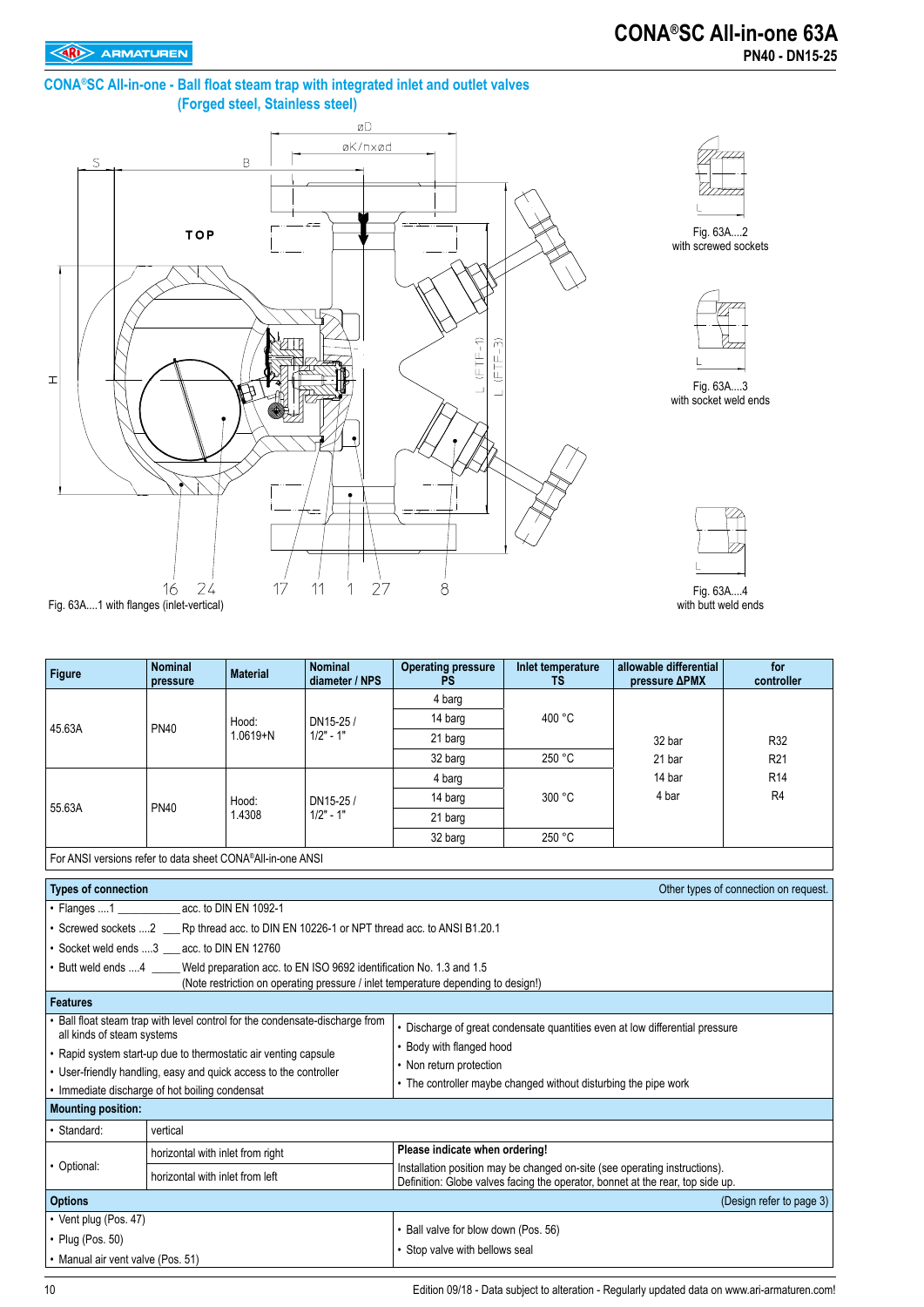#### **EXP** ARMATUREN

## **CONA®SC All-in-one 63A**

**PN40 - DN15-25**

| <b>Types of connection</b>                                                                                                |                      |      | Flanges <sup>1)</sup> |      |     | Screwed sockets <sup>2)</sup><br>Socket weld ends <sup>2)</sup> |      |     | Butt weld ends <sup>2)</sup>                 |      |     |
|---------------------------------------------------------------------------------------------------------------------------|----------------------|------|-----------------------|------|-----|-----------------------------------------------------------------|------|-----|----------------------------------------------|------|-----|
| <b>DN</b>                                                                                                                 |                      |      | 15                    | 20   | 25  | 15                                                              | 20   | 25  | 15                                           | 20   | 25  |
| <b>NPS</b>                                                                                                                |                      |      | 1/2"                  | 3/4" | 1"  | 1/2"                                                            | 3/4" | 1"  | 1/2"                                         | 3/4" | 1"  |
| Face-to-face                                                                                                              |                      |      |                       |      |     |                                                                 |      |     |                                              |      |     |
| L                                                                                                                         | FTF-1                | (mm) | 150                   | 150  | 160 | 150                                                             | 150  | 230 | 160                                          | 160  | 160 |
|                                                                                                                           | FTF-3                | (mm) | 210                   | 210  | 230 |                                                                 |      |     |                                              |      |     |
| 1) Face-to-face acc. to DIN EN 26554 FTF-1 / FTF-3<br><sup>2)</sup> Face-to-face acc. to datasheet resp. customer request |                      |      |                       |      |     |                                                                 |      |     |                                              |      |     |
| <b>Dimensions</b>                                                                                                         |                      |      |                       |      |     |                                                                 |      |     | Standard-flange dimensions refer to page 12. |      |     |
| H                                                                                                                         |                      | (mm) | 150                   | 150  | 150 | 150                                                             | 150  | 150 | 150                                          | 150  | 150 |
| B                                                                                                                         |                      | (mm) | 156                   | 156  | 156 | 156                                                             | 156  | 156 | 156                                          | 156  | 156 |
| $\mathsf S$                                                                                                               |                      | (mm) | 112                   | 112  | 112 | 112                                                             | 112  | 112 | 112                                          | 112  | 112 |
| <b>Weights</b>                                                                                                            |                      |      |                       |      |     |                                                                 |      |     |                                              |      |     |
| Fig. 63A                                                                                                                  | FTF-1 (approx.)      | (kg) | 6,5                   | 7,2  | 7,7 |                                                                 |      | 8,2 | 5,5                                          | 5,4  | 5,3 |
|                                                                                                                           | FTF-3 (approx.) (kg) |      | 7                     | 7,7  | 8,2 | 5,6                                                             | 5,5  |     |                                              |      |     |

| <b>Parts</b> |               |                            |                                        |                       |  |  |  |  |  |  |
|--------------|---------------|----------------------------|----------------------------------------|-----------------------|--|--|--|--|--|--|
| Pos.         | Sp.p.         | <b>Description</b>         | Fig. 45.63A                            | Fig. 55.63A           |  |  |  |  |  |  |
|              |               | Body                       | P250 GH, 1.0460                        | X6CrNiTi18-10, 1.4541 |  |  |  |  |  |  |
| 8            | X             | Assembly stop valve, cpl.  | X8CrNiS18-9, 1.4305                    |                       |  |  |  |  |  |  |
| 11           | x             | Sealing ring               | A4                                     |                       |  |  |  |  |  |  |
| 16           |               | Hood                       | GP240GH+N, 1.0619+N                    | GX5CrNi19-10, 1.4308  |  |  |  |  |  |  |
| 17           | x             | Gasket                     | GRAPHIT (CrNi laminated with graphite) |                       |  |  |  |  |  |  |
| 24           | X             | Controller / Capsule, cpl. | X5CrNi18-10, 1.4301 / Hastelloy        |                       |  |  |  |  |  |  |
| 27           |               | Cheese head screw          | 21CrMoV 5-7, 1.7709<br>A2-70           |                       |  |  |  |  |  |  |
| 47           |               | Vent plug (M14x1,5)        | X6CrNiTi18-10, 1.4541                  |                       |  |  |  |  |  |  |
| 49           | x             | Sealing ring               | A4                                     |                       |  |  |  |  |  |  |
| 50           | X             | Screw plug (M14x1,5)       | X6CrNiTi18-10, 1.4541                  |                       |  |  |  |  |  |  |
| 51           | x             | Drain valve                | X8CrNiS18-9, 1.4305                    |                       |  |  |  |  |  |  |
| 56           | X             | Ball valve for blow down   | GX5CrNiMo19-11-2. 1.4408               |                       |  |  |  |  |  |  |
|              | L Spare parts |                            |                                        |                       |  |  |  |  |  |  |

Information / restriction of technical rules need to be observed!

Operating and installation instructions can be downloaded at www.ari-armaturen.com.

Resistance and fitness must be verified (contact manufacturer for information, refer to Product overview and Resistance list).



The capacity chart shows the maximum flow of hot boiling condensate. The total cold water capacity is the result of::

- The capacity of the trap is increased by 1,2 x the value shown in the capacity chart. -The thermostatic air vent is open, provided additional capacity as shown in the table

| Additional cold water-flow quantity of the thermostatic steam trap at starting<br>conditions |        |     |     |     |     |     |     |     |     |     |
|----------------------------------------------------------------------------------------------|--------|-----|-----|-----|-----|-----|-----|-----|-----|-----|
| $\Delta p$                                                                                   | (bar)  |     | ົ   |     |     | 5   |     |     |     |     |
| Q<br>(approx.20°C)                                                                           | (kg/h) | 280 | 360 | 440 | 490 | 550 | 590 | 640 | 710 | 990 |



Edition 09/18 - Data subject to alteration - Regularly updated data on www.ari-armaturen.com! 11